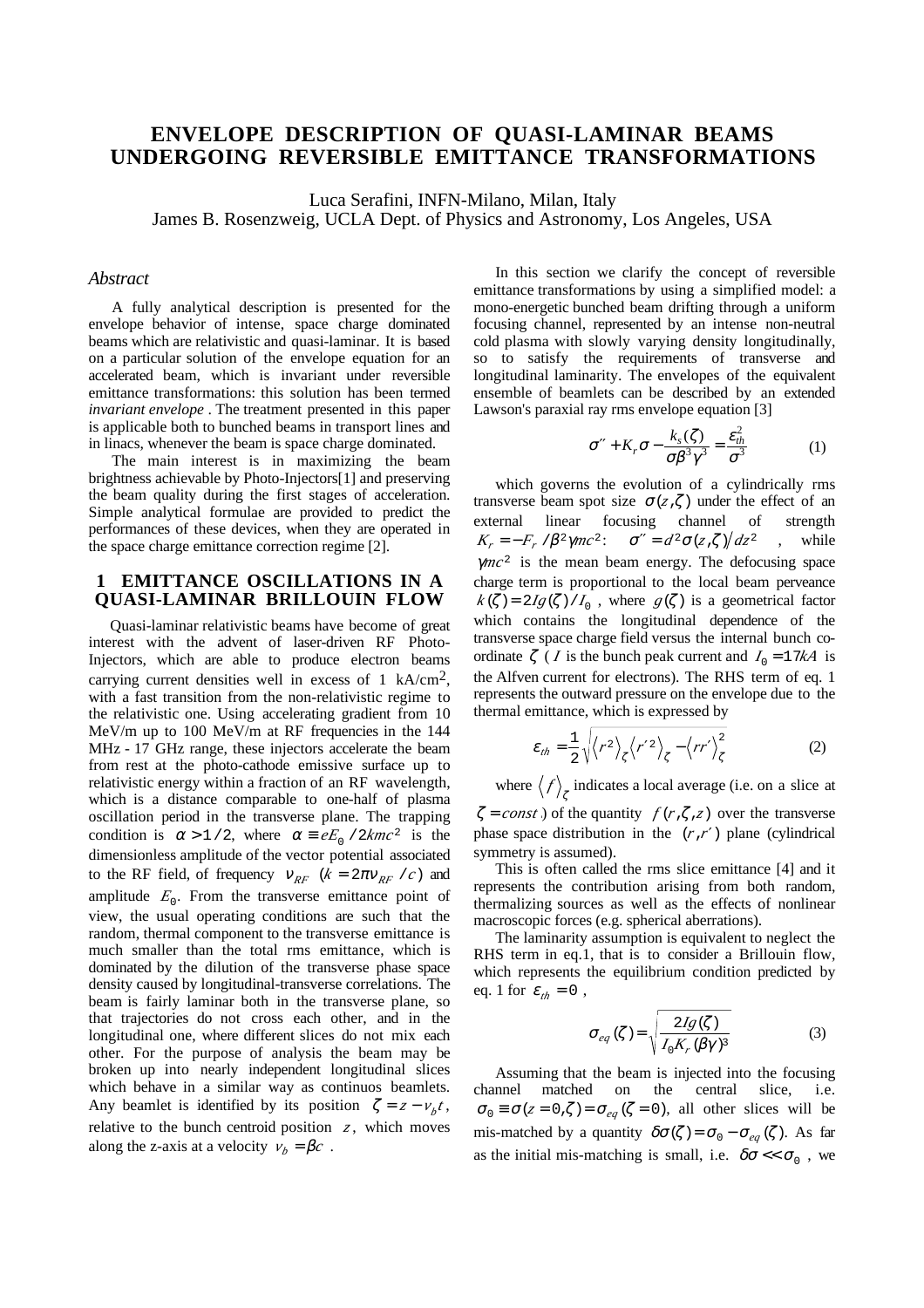may obtain the equation for small amplitude motion by linearizing eq.1 about the equilibrium condition (3):

$$
\delta \sigma'' + 2K_r \delta \sigma = 0 \tag{4}
$$

which shows an oscillation frequency dependent on the external focusing but *independent* on the slice position  $\zeta$ . It is this characteristic of the space charge dominated, quasi-laminar beam dynamics that allows emittance compensation. As a matter of fact, all envelopes of the beamlet ensemble oscillates with the same frequency but different amplitudes, so that the total rms emittance of the bunch grows, but returns periodically to minimum values. Formally we have

$$
\begin{cases}\n\sigma(z,\zeta) = \sigma_{eq}(\zeta) + \delta\sigma(\zeta)\cos(\sqrt{2K_r}z) \\
\sigma'(z,\zeta) = -\sqrt{2K_r}\delta\sigma(\zeta)\sin(\sqrt{2K_r}z)\n\end{cases}
$$
\n(5)

The total rms emittance  $\varepsilon(z)$  is defined as

$$
\mathcal{E}\left(z\right) = \frac{1}{2}\sqrt{\left\langle r^2 \right\rangle \left\langle r'^2 \right\rangle - \left\langle rr' \right\rangle^2} \tag{6}
$$

where the averages are now performed over the whole ensemble of beamlets, i.e.  $\langle f(r, z, \zeta) \rangle \equiv$  ∫*r*ρ(*r*,*z*,ζ)*<sup>f</sup>* (*r*,*z*,ζ)*drd*ζ ∫*r*ρ(*r*,*z*,ζ)*drd*ζ . By substituting eq.5 into eq.6 we find:

$$
\varepsilon(z) = \sqrt{2K_r} \sqrt{\langle \sigma_{eq}^2 \rangle \langle \delta \sigma^2 \rangle - \langle \sigma_{eq} \cdot \delta \sigma \rangle^2} \sin(\sqrt{2K_r} z)
$$

which becomes, taking into account only first order terms in  $\delta\sigma$ ,

$$
\varepsilon(z) = \sqrt{2K_r} \sigma_0 \left\langle \sigma_{eq} \right\rangle \left| \sin \left( \sqrt{2K_r} z \right) \right| \tag{7}
$$

It can be seen at a glance that the emittance minima occur when the angles in phase space  $\theta = \tan^{-1}(\sigma'/\sigma)$ are independent on the slice position  $\zeta$ , i.e. are vanishing all over the beam. This happens at the maximum and minimum beam size. This type of behavior is in fact similar to what observed in RF Photo-Injectors, as it can be seen from multi-particle simulations, where the beam undergoes one envelope oscillation and two emittance oscillations from the cathode to the injector end. Since acceleration is applied in this case, further emittance oscillations are damped by diminishing space charge forces through acceleration[7].

### **2 THE CONCEPT OF INVARIANT ENVELOPE**

The more general envelope equation for an axisymmetric relativistic bunched beam in a linac reads:

$$
\sigma'' + \sigma' \frac{\gamma'}{\gamma} + \sigma \left(\eta / 8 + b^2\right) \left(\frac{\gamma'}{\gamma}\right)^2 - \frac{k_S(\zeta)}{\sigma \beta^3 \gamma^3} = \frac{\varepsilon_{th}^2}{\sigma^3} \quad (8)
$$

where  $\gamma = 1 + \gamma'z = 1 + \alpha kz$  and *b* is the ratio between the magnetic field of an external solenoid lens and the accelerating gradient.  $\eta$  represents the ponderomotive RF focusing term[5]: it is usually close to 1 for standing wave linacs while is almost negligible for travelling wave ones. In order to find the equilibrium condition for a space charge dominated laminar accelerated beam, we transform eq.8 (under a laminarity assumption) from the real space ( $\sigma(z)$ , $z$ ) into a Cauchy dimensionless space  $(\tau(y), y)$ , where the equation becomes similar to eq.1 for a drifting beam with an equivalent exponentially damped perveance:

$$
\frac{d^2\tau}{dy^2} + \Omega^2\tau - \frac{e^{-y}}{\tau} = 0
$$
\n(9)

Here  $y \equiv \ln(\gamma / \gamma_0)$ ,  $\tau \equiv \sigma \gamma' \sqrt{\gamma_0 / k_S(\zeta)}$  and  $\Omega = \eta / 8 + b^2$  ( $\gamma_0$  is the initial beam energy). Due to the exponential damping of the space charge term, the equivalent of Brillouin flow in the Cauchy space is no longer a constant beam spot size transport mode, but it is now given by an exact particular solution  $\hat{\tau}$  of eq.9, which is termed *invariant envelope* :

$$
\hat{\tau} \equiv e^{-y/2} / \sqrt{3/8 + b^2}
$$
 (10)

which, in real space, becomes

$$
\hat{\sigma} = \frac{1}{\gamma'} \sqrt{k_S(\zeta)/(3/8 + b^2)\gamma}
$$
 (11)

The reason for the name is the invariance of the phase space angle  $\gamma \hat{\sigma}' / \hat{\sigma} = (\gamma' / \hat{\tau}) (d\hat{\tau} / dy) = -\gamma' / 2$  versus the slice position  $\zeta$ , which, as explained in previous section, is the basic condition to obtain a vanishing linear correlated emittance. It is interesting to notice that the invariant envelope (*IE* ) exhibits a constant (versus *<sup>z</sup>* ) ratio  $\hat{\lambda}_p / L_g = 1 / \sqrt{3/8 + b^2}$  between two fundamental scale lengths, the local plasma wavelength  $\lambda_p = 2\pi c / \omega_p, \omega_p \equiv e \sqrt{n / \varepsilon_0 m \gamma^3} = (c / \sigma) \sqrt{k_s(\zeta) / \gamma^3}$ and the local incremental energy gain length  $L_g = \gamma / \gamma'$ .

In order to study the emittance behavior of the ensemble of beamlets (slices distributed in  $\zeta$ ), we first note that the *IE* is a stable region for small deviations in Cauchy space: the small amplitude motion  $\delta\tau$  around  $\dot{\tau}$ is specified by

$$
\frac{d^2 \delta \tau}{dy^2} + \left(2\Omega^2 + \frac{1}{4}\right) \delta \tau = 0 \tag{12}
$$

which implies an oscillatory behavior for  $\delta\tau$ . This stable motion has, like the small amplitude oscillations discussed in previous section, frequency independent of the space-charge strength, i.e. it is invariant for any slice. Going again through the same analysis for the rms normalized emittance  $\varepsilon_n(z)$  done in previous section (here  $\varepsilon_n(z) \equiv \gamma \varepsilon(z)$ ), one finds a damped oscillatory behavior as  $1/\sqrt{\gamma}$  with oscillations at  $\sqrt{2}$  times (for  $b = 0$ ) the frequency of the perturbations from the *IE* :

$$
\varepsilon_n \approx \sqrt{\frac{\langle k_s \rangle}{(3 + 8b^2)\gamma}} \sqrt{\left( \frac{\delta \sigma_0'}{\gamma'} \cos \chi - \frac{\delta \sigma_0}{\sqrt{2}} \sin \chi \right)^2 + \frac{\langle k_s \rangle}{(13)}}
$$
\n
$$
\left( \frac{\delta \sigma_0}{2} \cos \chi + \frac{\gamma_0 \delta \sigma_0'}{\sqrt{2} \gamma'} \sin \chi \right)^2}
$$